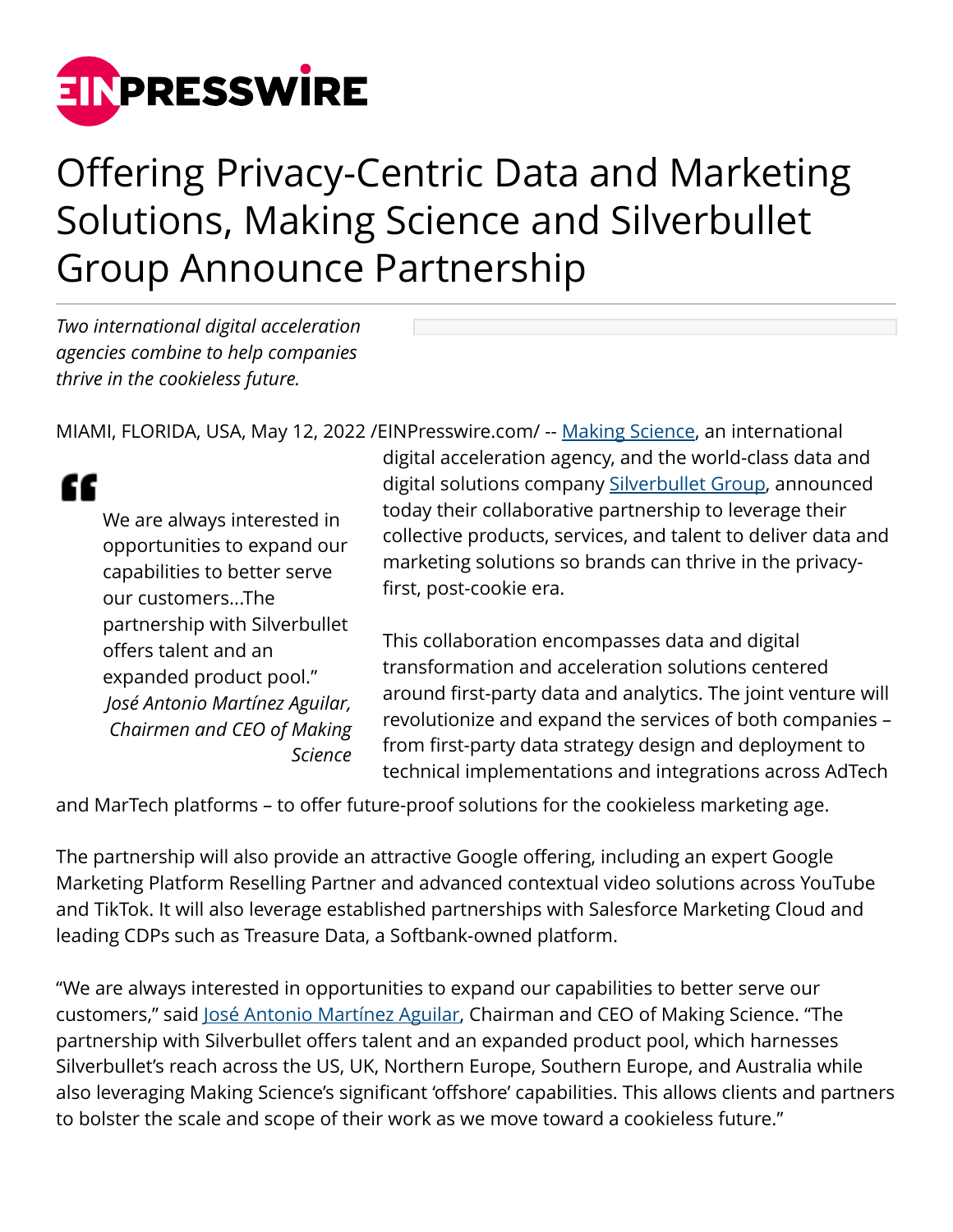Furthering contextual intelligence capabilities (targeted advertising based on website content and relevance) is another focus of the partnership. By leveraging Silverbullet's proprietary 4D algorithms, brands will be able to reach customers at the right place and time while ensuring their brand is safe and relevant. This advanced computer vision video solution enables sophisticated targeting across all addressable channels by identifying various signals, objects, logos, and potentially unsuitable content, which will be avoided.

"The joint venture with Making Science could not happen at a better time. As Google has confirmed the deprecation of the third-party cookie, our clients



are seeking new, improved solutions for the privacy-first era," said Ian James, Co-founder and CEO at Silverbullet. He continued, "Making Science's solid relationship with Google, expansive talent, and impressive client relationships blends perfectly with Silverbullet's proprietary 4D product, extensive first-party data skills, and global client footprint. Overall, this creates significant value for all of our clients and shareholders."

Partnerships of this caliber are vital as concerns around data and privacy are mounting, and Google finally set a date for the deprecation of third-party cookies. In addition, the digital advertising market is growing at a rate of 13.9% and is estimated to reach \$786.2 billion by 2026. Concurrently, online media activity momentum is building, and in 2021, global programmatic ad spending reached \$155 billion, YouTube achieved \$28.8 billion in ad revenue, and the Customer Data Platform marketplace accelerated to \$3.5 billion.

## About Making Science

Making Science is an international digital acceleration company with more than 1,000 employees and a presence in 13 markets: Spain, Portugal, Mexico, Colombia, France, Italy, Germany, the UK, Ireland, Sweden, Denmark, Georgia, and the US. Making Science focuses on digital advertising, data analytics, e-commerce, and cloud, all of which are continually expanding.

Making Science was ranked 15th in the FT1000: Europe's Fastest-Growing Companies 2022, in the "Technology" category, and recognized as the fastest-growing Spanish company in the technology sector. Making Science also joined the Pledge1% initiative, supporting non-profit community organizations committed to making a major impact on the future.